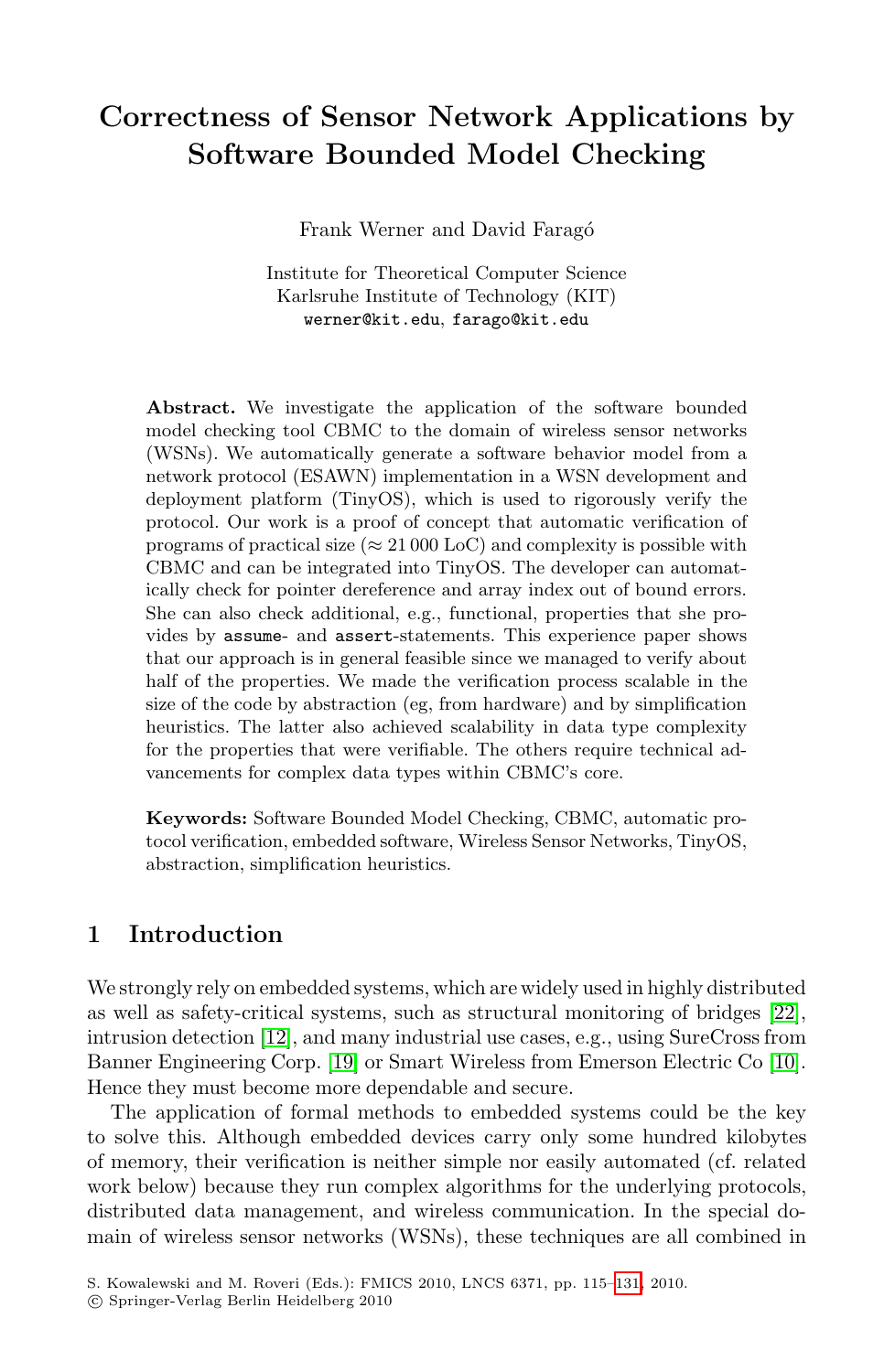a single product, making it a challenging candidate for the application of formal methods. In this domain, powerful and extensible development and deployment frameworks are used, e.g., TinyOS [20]. By integrating formal methods seamlessly, i.e., fully automated, into such a framework, their usage by developers is most likely. This implies automatic generation of the model (cf. Section 4.2) for our verification process, wh[ich](#page-15-0) solves further problems:

- **–** The development of manual artifacts is costly since the model is only required for verification.
- **–** Since the verification model and the implementation must stay in conformance, the model must rapidly change, especially during the design phase. Hence additional work is required.
- **–** There is a high dange[r t](#page-15-1)o abstract from fault-prone details, e.g., due to missing constructs in the modeling language.

In this paper, we investigate a concast protocol [5] implementation called *ESAWN* [2] (*Extended Secure Aggregation for Wireless sensor Networks*). It is from the domain of WSNs and uses the development and deployment platform TinyOS. From this implementation, we automatically generate a software behavior model that fully comprises the protocol behavior of the sensor node. Then the model is used to rigorously verify the protocol using the software bounded model check[in](#page-15-2)g tool *[C](#page-15-3)BMC* (*C Bounded Model Checking*) [6]. We used version 2.9, the most recent when we started, and implemented several heuristic simplifications and slicing rules (on a side branch of CBMC's repository) to make verification possible.

*Related Work.* Most approaches for protocol verification in WSNs use either a heavy abstraction from the actual implementation or only consider parts of the model behavior. The presented work is the first, as far as we know, to use software bounded model checking (SBMC) for verification.

The authors of [3] and [4] considers the application of verification techniques to software written in TinyOS, or more precisely, in the TosThreads C API. Ins[tead](#page-16-3) on analyzing an integrative model with an operating system part and a protocol implementation, low level services are modeled and statistically verified against safety specifications. The verification tool employed was SATABS, which performs predicate abstraction using SAT and can handle ANSI-C and C++ programs. In this work the overall model size checked is at most 440 LoC. In our approach, we apply our abstraction to [a m](#page-16-4)ore complex security protocol consisting of 21 000 LoC and obtain a model with about 4 400 LoC, which we s[ubse](#page-16-5)quently check.

The T-Check tool [14] builds on TOSSIM and provides state space exploration and early detection of software bugs. The authors use a combination of model checking, random walks, and heuristics, to combat the complexity of nondeterministic branching. Also the results show the applicability of the tool and the fact that actual violated properties are found, this random search is not exhaustive and purely depends on the implemented heuristics [13] for finding liveness bugs, and the user's experience.

The Anquiro tool [15] is used for the verification of WSN software written for the Contiki OS using different levels of abstraction, which the user can select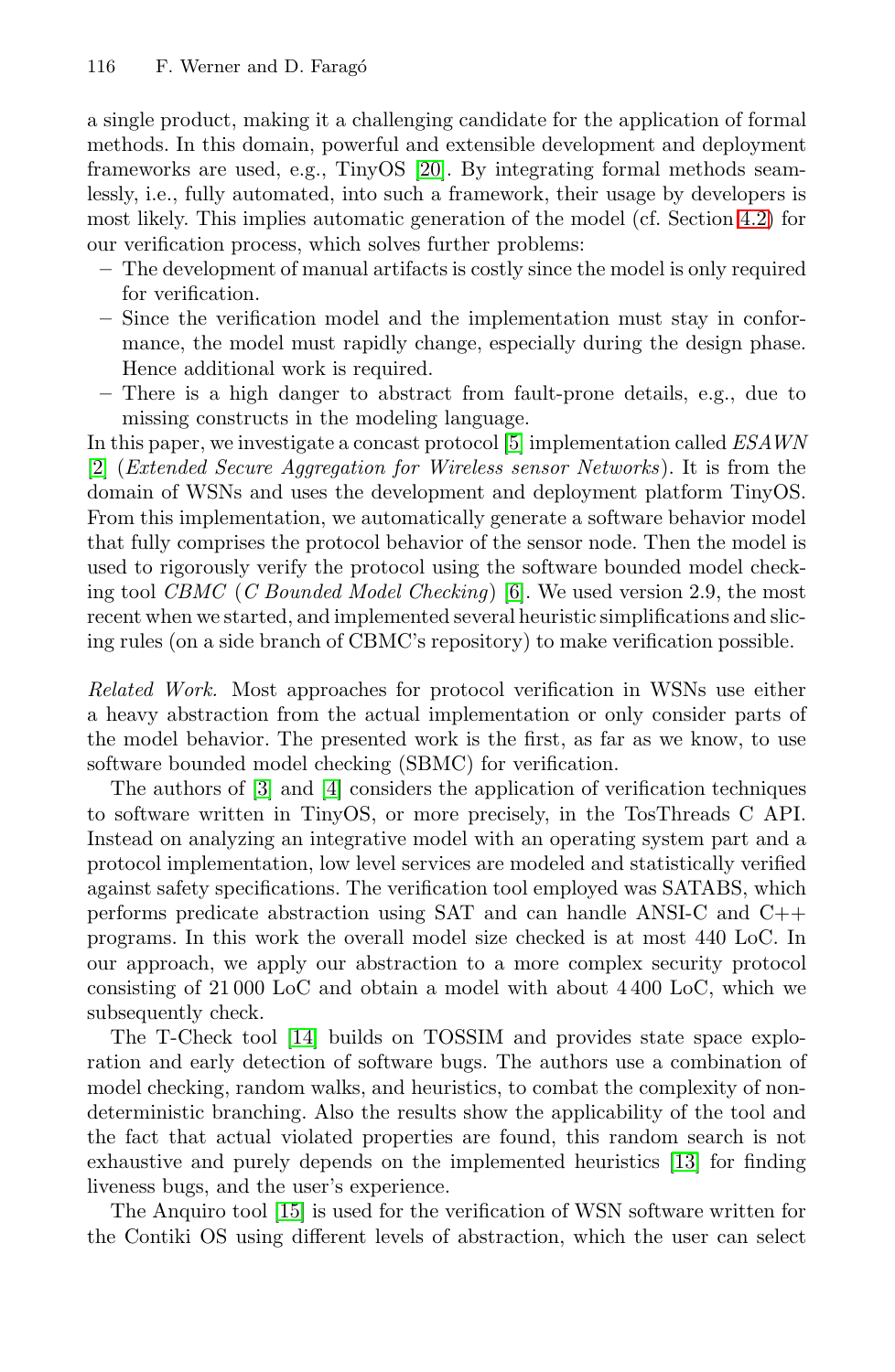from. In comparison, our abstraction only eliminates direct function calls to the hardware and assembler constructs. Thereby, our abstraction is even able to detect erroneous packet fragmentations and reassembling errors. This is closer to the actual implementation - at the cost of complexity. In addition, since we use CBMC and its transformation mechanisms, we are able to directly point to the violating line of code.

The work in [3] considers the application of verification techniques to software written in TinyOS, or more precisely, in the TosThreads C API. Instead of analyzing an integrative model consisting of the operating system part and the protocol implementation, services are modeled and verified individually. The verification tool employed was SATABS, which performs predicate abstraction using SAT and can handle ANSI-C and C++ programs. In this work the overall model size checked is at most 440 LoC. In our approach, we apply our abstraction to a more complex protocol consisting of 21 000 LoC and obtain a model with about 4 400 LoC, which we subsequently check.

Insense [18] is a composition-based modeling language which translated models in a concurr[en](#page-2-0)t high-level language to Promela, to enable verification of WSN software by Spin. A complete model of the protocol under investigation has to be created, though, even if an implementation, e.g., in TinyOS, already exists. This is very [tim](#page-6-0)e intensive and error prone. Though [Sp](#page-7-0)in is very well capable of analyzing concurrent and distributed settings, we experienced problems with state space explosion whe[n c](#page-10-0)hecking a high-level behavior model in small topologies [21].

<span id="page-2-0"></span>*Structu[re](#page-13-0) of this paper.* In Section 2, we introduce SBMC: in general, the SBMC tool CBMC, its capability to use nondeterminism, and the complexity of SBMC. Then we describe the heuristic improvements we contributed to make CBMC cope with our protocol. Section 3 explains the ESAWN protocol. Section 4 introduces the TinyOS platform in general and then the abstract behavior model we generate from its NULL platform. In Section 5, we specify the additional properties that we checked on the ESAWN protocol. The verification results are given in Section 6. Section 7 concludes this paper.

### **2 Bounded Program Verification**

### **2.1 Software Bounded Model Checking**

CBMC [6] is one of the most popular SBMC implementations for C programs. Before CBMC is described in detail, we will first review the technique SBMC. SBMC computes a solution to the following problem: For a program *P*, a bound *k* and a property *f*, does a path *p* within the bound *k* exist that violates the property *f*?

A *program state* can be characterized by the content of the heap, stack, all registers and a program counter. A *path* is a sequence of program states where a transition between states is triggered by the C statement at the program counter.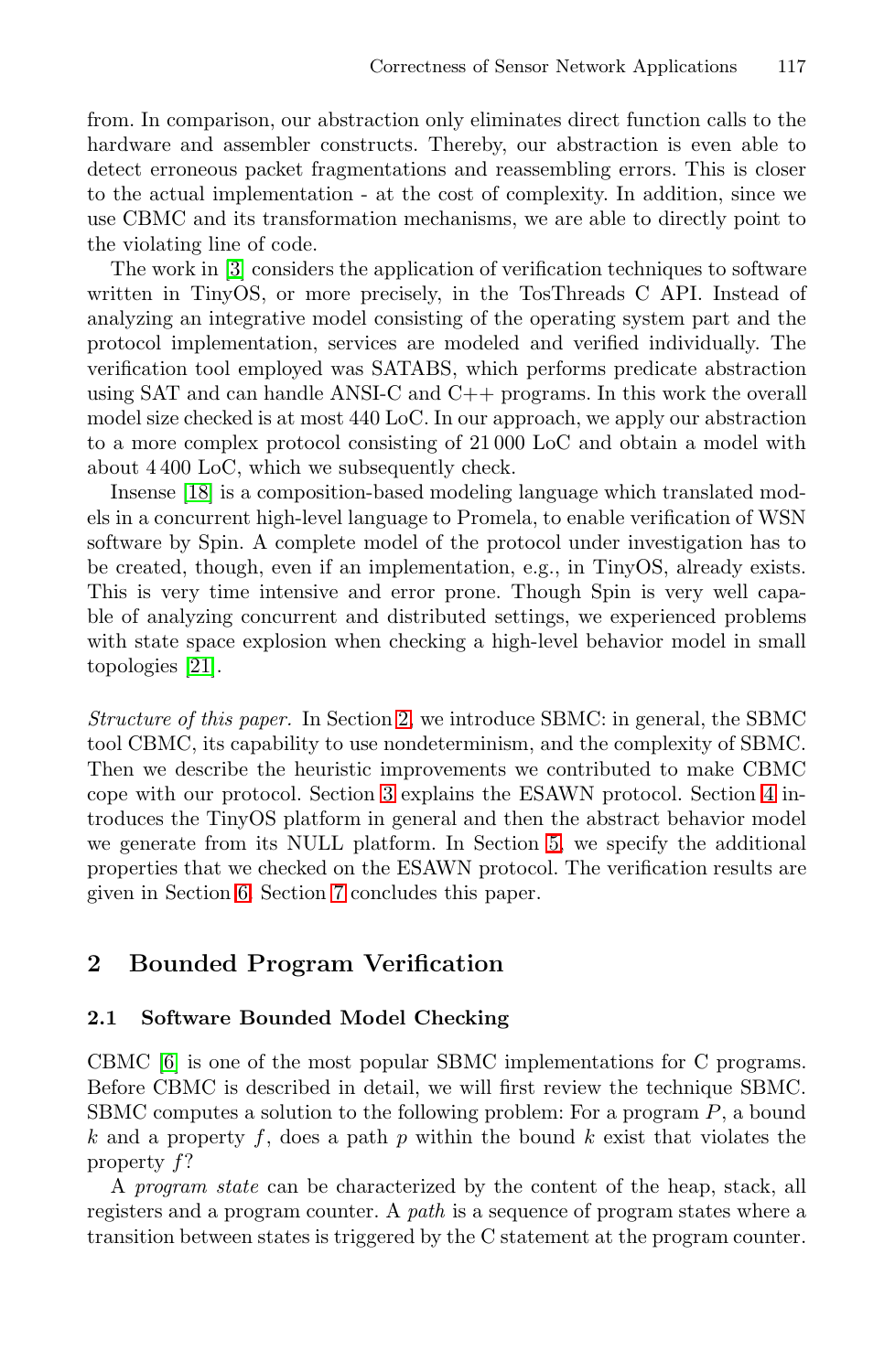One interpretation of the *length* of a path in a program is the number of statements in a program. *Properties* declare some error states, or invalid sequences of program states, that shall never occur in any execution, e.g., certain values assigned to a variable.

A SBMC problem has three possible results [7]:

- 1. The property *f* holds for all paths.
- 2. The property *f* does not hold for at least one p[at](#page-15-4)h *p* .
- 3. The bound *k* is too small for at least one path *p* .

In the two latter cases, a counter-example path  $p'$  is computed – a path having the form of a concrete program execution. For a program that contains a finite set of finite paths, *k* can always be set large enough such that a sound and complete ve[rific](#page-3-0)atio[n of](#page-8-0) the property  $f$  can be achieved. If the bound is chosen too small, it can iteratively be increased.

Embedded systems (e.g., those following the MISRA C standard [1]) commonly use reactive systems that consist of an infinite outer loop, but within that loop, all possible paths are bounded.

We can usually show ultimate correctness for typical properties even when only considering these inner, finite functions (without the infinite loop around them), such that case 3 from above does not occur. This finitization might require underspecification (see Section 2.3 and 4.2).

### **2.2 CBMC**

CBMC implements SBMC for C programs. Properties have to be specified by assert(f) statements. The semantics of such a statement is that whenever a program execution re[ach](#page-15-5)es the statement, the condition f must evaluate to true. CBMC also offers assume(f) statements, which we do not need. In CBMC, the positive integer *bound* denotes the maximum number of allowed loop body executions on a path and the maximum recursive depth. The *recursive depth* of a path is the number of stack frames it contains. For a given program, the bound limits the number of statements on any path. In CBMC the bound can be set individually for each loop occurring in the program.

<span id="page-3-0"></span>The software behavior is encoded into a satisfiability (SAT) instance that is checked using a SAT solver (Minisat2 [9] in the case of CBMC). If the SAT problem is satisfiable, CBMC generates a concrete counter-example from the satisfying assignment produced by the solver. If the SAT problem is not satisfiable, the property holds for all program executions and the program always terminates.

# **2.3 Nondeterminism**

In CBMC, we can set variables and return values of functions nondeterministically. Thus the model can subsume all possible behaviors of the implementation in a simple way. It usually contains even more behaviors than the implementation, i.e., the model is *over-approximated*, also known as *underspecified*. Then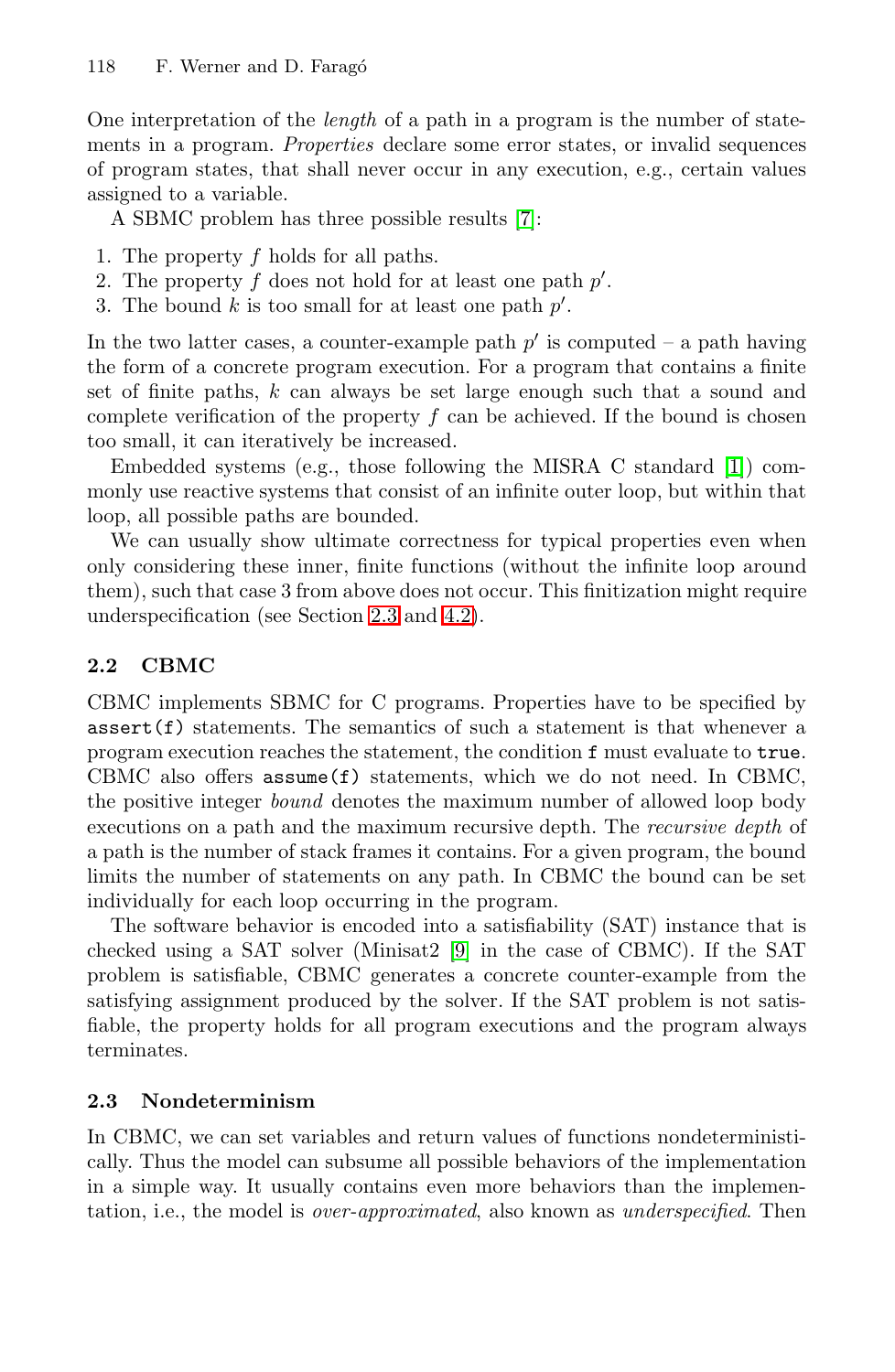the verification can have false negatives, i.e., false error reports. But a successful verification implies a correct implementation, i.e., we do not have false positives.

# **2.4 Complexities**

<span id="page-4-0"></span>Covering all program states within the bound means that many values of the heap, stack, registers and program counter need to be considered (especially when nondeterminism is used). This leads to a combinatorial explosion of exponential size, called the *state space explosion*. The SAT problem encoding the SBMC problem has at least as many variables as the number of bits potentially addressed in the C program. Though the SAT problem is NP-complete, real world instances of SAT problems can be solved surprisingly fast. We found that the generated SAT instances of the investigated protocol posed a problem to Minisat2 simply because of their size. The problems were solved rather efficiently when we used preprocessing before calling Minisat2. For this, we engineered the following heuristic improvements into CBMC.

### **2.5 Extending CBMC Optimization Heuristics**

Even for simple execution scenarios of our large scale program, e.g., one message shall be correctly processed, the size of the propositional formula that CBMC generates surpasses 4 GB. Therefore we extended CBMC with optimization heuristics, which respect non-simple types as arrays, pointers and structures and use slicing rules (enabled by the option -slice) and with simplifications that stem from the domain of compiler optimizations (enabled by the option -use-sd). They strongly reduce the problem size and complexity and are applied after the code is transformed into a more rudimentary, intermediate language (see below), but before it gets encoded into a SAT problem. The simplifications use the following steps, detailed in the following paragraphs:

- **–** Constant propagation for arrays, pointers and structures, which can be computed efficiently in an unwound program.
- **–** Expre[ssio](#page-16-6)n simplification that uses the additional information generated by the constant propagation.
- **–** Simplifying guards for statements by early satisfiability detection, using the above expression simplification.

**SSA Encodings in CBMC.** In order to solve the bounded software model checking problem, CBMC facilitates inlining (resp. unwinding of function calls and loops) up to an upper bound. CBMC also introduces single static assignments (SSA, see for example [17]) in the transformed program: Every assignment is replaced by a *versioned assignment* such that each identifier is assigned at most once. In order to transform a sequence of *n* assignments to a symbol, *n* new identifiers are introduced by appending a version number to the original identifier. Read accesses are replaced by read accesses to the currently active version. At program points where two control-flows join, e.g., the end of an IF block, a new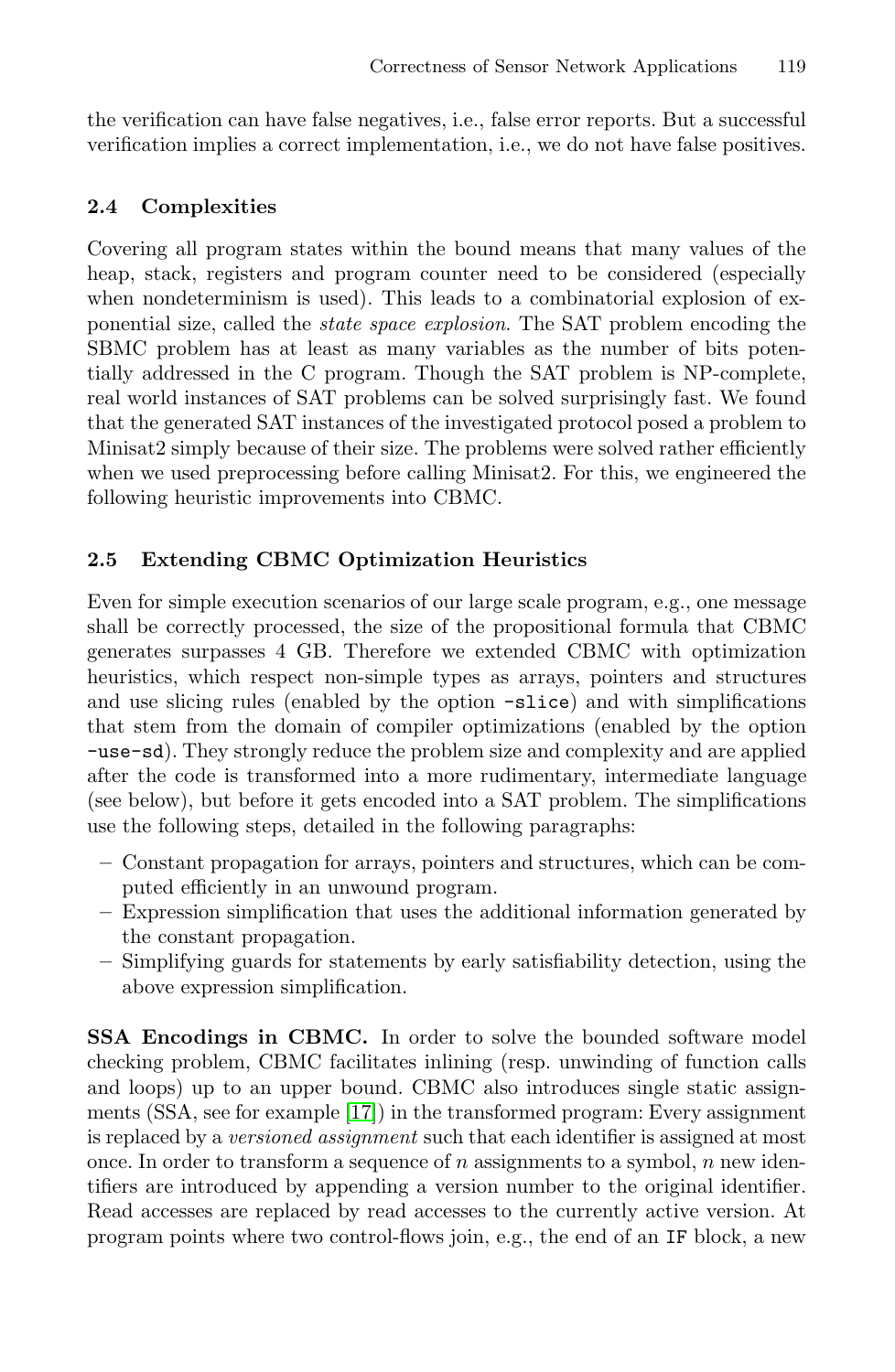```
int x = 0; x0 = 0;
if (x == 0) if (x0 == 0)x = x + 2; becomes x1 = x0 + 2;<br>sert(x==0); // phi:
assert(x==0);
                                x2 = (x0 == 0) ? x1 : x0;assert(x2==0):
```
**Fig. 1.** Exemplary SSA translation

*phi* assignment is introduced that determines which version should be used for the consecutive read accesses (cf. Figure 1).

In SSA form, use-definition chains are easily computed, which will in the following be used for constant propagation. In CBMC, the SSA statements have *guards*, i.e., necessary and sufficient conditions for the statements to be executed.

**Field- and Array-Sensitive Constant Propagation.** Many implementations (like the ESAWN protocol) rely on heavy use of arrays, pointers and structures. CBMC already contains many optimizations, but does not yet facilitate constant propagation for non-simple data types before the generation of the SAT problem: Hence sequences as  $a[0] = 0$ ; if  $(a[0] == 0)$  are not simplified. In contrast to the built-in approach, we have implemented the propagation on the level of the SSA representation of the program by flattening these complex data types.

**Expression Simplifier.** Using the additional information generated by the constant propagation, we have added an expression simplifier. Any expression that can be simplified by one of the three following rules is replaced by its simplified expression. It has to be noted that all expressions are side-effect free at this level of encoding:

- **–** Boolean expressions with Boolean operands: If an expression has Boolean type and any Boolean operand must evaluate to a constant true or false, the expression is simplified, e.g., expr && false becomes false and false? expr1:expr2 becomes expr2. Additional cases where more than one operand evaluates to a constant are also simplified.
- **–** Boolean comparisons: Cases where Boolean operands have non-Boolean type operands are also simplified, e.g.,  $c \leq c$  becomes true, with c being a constant or versioned identifier.
- **–** Integer expressions with constant integer or Boolean operands: Arithmetic expressions +,-,\*,/, <<, >>where all operands are constants are simplified according to their C semantics.

The last rule can be extended to float and double type variables. As the ESAWN implementation does not use such types, they are not yet implemented. As we will show later, the above rules provide necessary simplifications for the verification of the ESAWN implementation.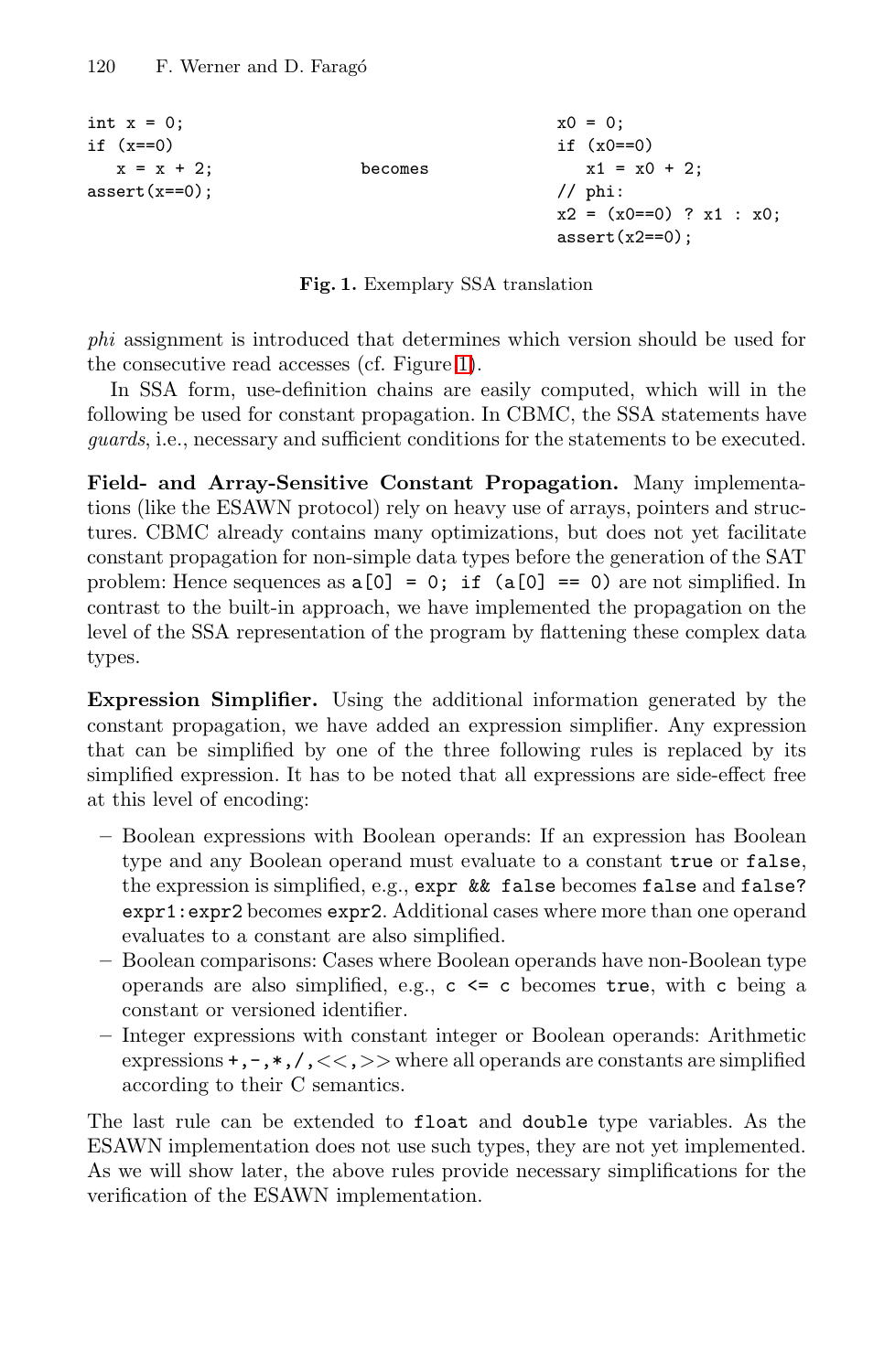**Early Satisfiability Detection.** The above simplifier can be effectively used to simplify guards for statements. If a guard always evaluates to false, a statement can be removed from the encoding as it cannot be executed anyway. If a reachable guard evaluates to true and the statement expresses an assert statement that evaluates to false, the program cannot be verified. The heuristic can often detect the reachability and stops further encoding with an according message. If the assert statement is always true it can be removed.

The effectiveness of early satisfiability detection lies in the fact that the unwinding bounds for loops are unknown and can only be determined by many runs of CBMC. For loops that are executed a fixed number of times, i.e., most of the ESAWN loops, the heuristic detects that loop bounds are chosen too small. Hence the overall process of finding the correct loop bounds is greatly improved.

<span id="page-6-0"></span>We have 32 loops in total. For one loop, we were able to infer the required unwindings: It belongs to a memset function, which has to be iterated very often when duplicating memory locations. Consequently, we set the required unwindings to a sufficiently hig[h a](#page-15-6)nd safe value of 20. The unwindings for the other loops were determined iteratively by automatically running the unwinding check provided by CBMC, and incrementing the unwinding setting if the unwinding-assertion failed.

# **3 The ESAWN Protocol**

The protocol under investigation is called ESAWN [2]. It offers means to handle the transportation and aggregation of messages in sensor networks from many senders to one receiver, so called *concasts*. By using an end-to-end authenticity, the transport of sensible data is poss[ible](#page-11-0) even in the presence of multiple malicious nodes under the control of an adverse acting entity. The protocol runs in two phases: First an initialization is necessary, before the actual probabilistic concast can be performed in the second phase.

We first consider the second phase, in which the actual sensor data is passed around and aggregated all along the way to the sink, the root node. In this phase, packets of type ESAWN are used. Since the packets are relayed down the aggregation tree via intermediate nodes, their entries are encrypted such that only the destination can decode its contents (see Section 5.2).

For the concast with probability, each node checks the authenticity of each received aggregate [on](#page-7-1)ly with a fixed probability *p*. Otherwise it just assumes that the aggregate is authentic. Since authentication is costly, this is a trade-off between low energy consumption (low *p*) and high probability of authenticity (high *p*).

To be able to check for authenticity, a node sends its information to a fixed number *w* of additional child nodes, called *witnesses*. The employed concast saves additional energy by buffering packets and sending them all together later on using an aggregation function *<sup>f</sup>agg*.

An example setup is given in Figure 2 where 5 nodes are used. The leaf node  $n_0$  triggers the probabilistic concast by sending a packet (with its data value  $D_0$ )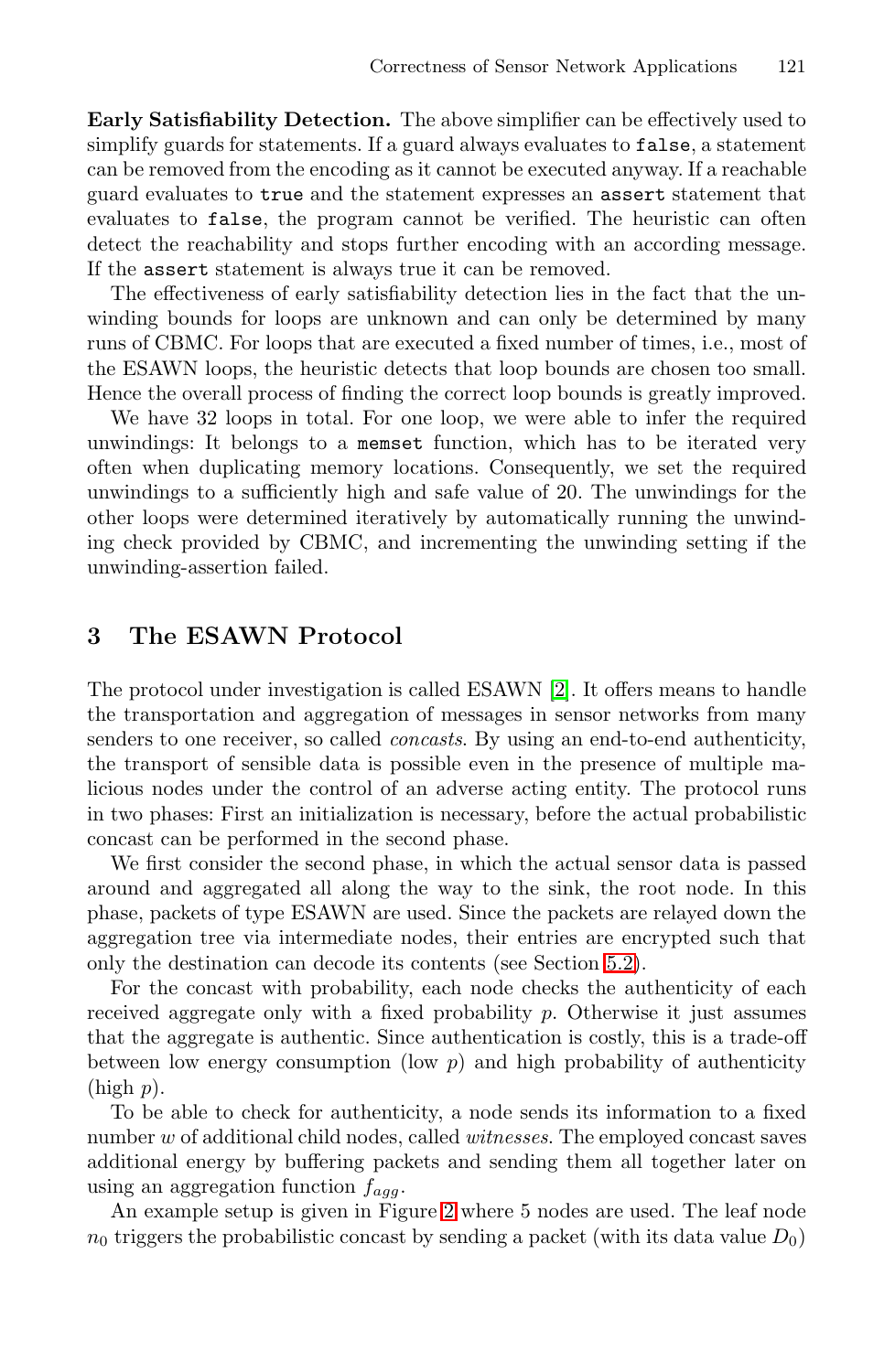to its successor on the aggregation path  $n_1$ . Since this node could be cheating, additional packets are sent to node  $n_2$  and  $n_3$ , which act as witnesses to assure the proper behavior of node  $n_1$ . The nodes  $n_i$  ( $i \in \{1,..3\}$ ) are collecting all incoming packets, then check authenticity with probability *p* and finally, if all incoming packets were authentic, send out packet  $agg_i = f_{agg}(agg_{i-1}, D_i)$  (with  $D_i$  being the new data value from  $n_i$  and  $agg_0 := D_0$ ). The root node  $n_4$  finally collects all data. It is located at the base station and accessible by the user.

<span id="page-7-1"></span>

**Fig. 2.** ESAWN scenario of an aggregation tree with  $w = 2$  witnesses

<span id="page-7-0"></span>In the initialization phase, the parameter settings and the aggregation tree are made known to all nodes in the network. For this task, the ESAWN protocol uses *ST ATUS* packets, which are also encrypted (see Section 5.1). So the number of nodes (*num nodes*), probability *p* and the number of witnesses *w* are sent around in the network using *SET* packets. In addition, the aggregation tree is spread using packets of type *SET AGG* which contain the *parent ids* for each node. Finally, a packet of type *GO* triggers the second phase of the protocol. The *GO* packet contains a value specifying the frequency at which nodes send their data (0 means only one concast). Further packet types exist, which we do not consider since they play only a minor role for the verification of relevant global properties.

# **4 TinyOS Platform and Model Abstraction**

### **4.1 The TinyOS Platform**

*TinyOS* is an open source operating software for embedded devices and widely used for programming embedded devices. Its component based architecture and event driven execution model make it very suitable for resource constrained hardware systems with respect to memory, computation power and energy shortness.

TinyOS is an operating system and a software development platform that offers means to deploy the implementation on various hardware platforms through a modular design. So once a protocol, e.g., ESAWN, is implemented, it can be deployed automatically to the desired sensor type. With many possible combinations of interacting components, automatic verification within TinyOS is the solution for checking that the resulting composition behaves as expected.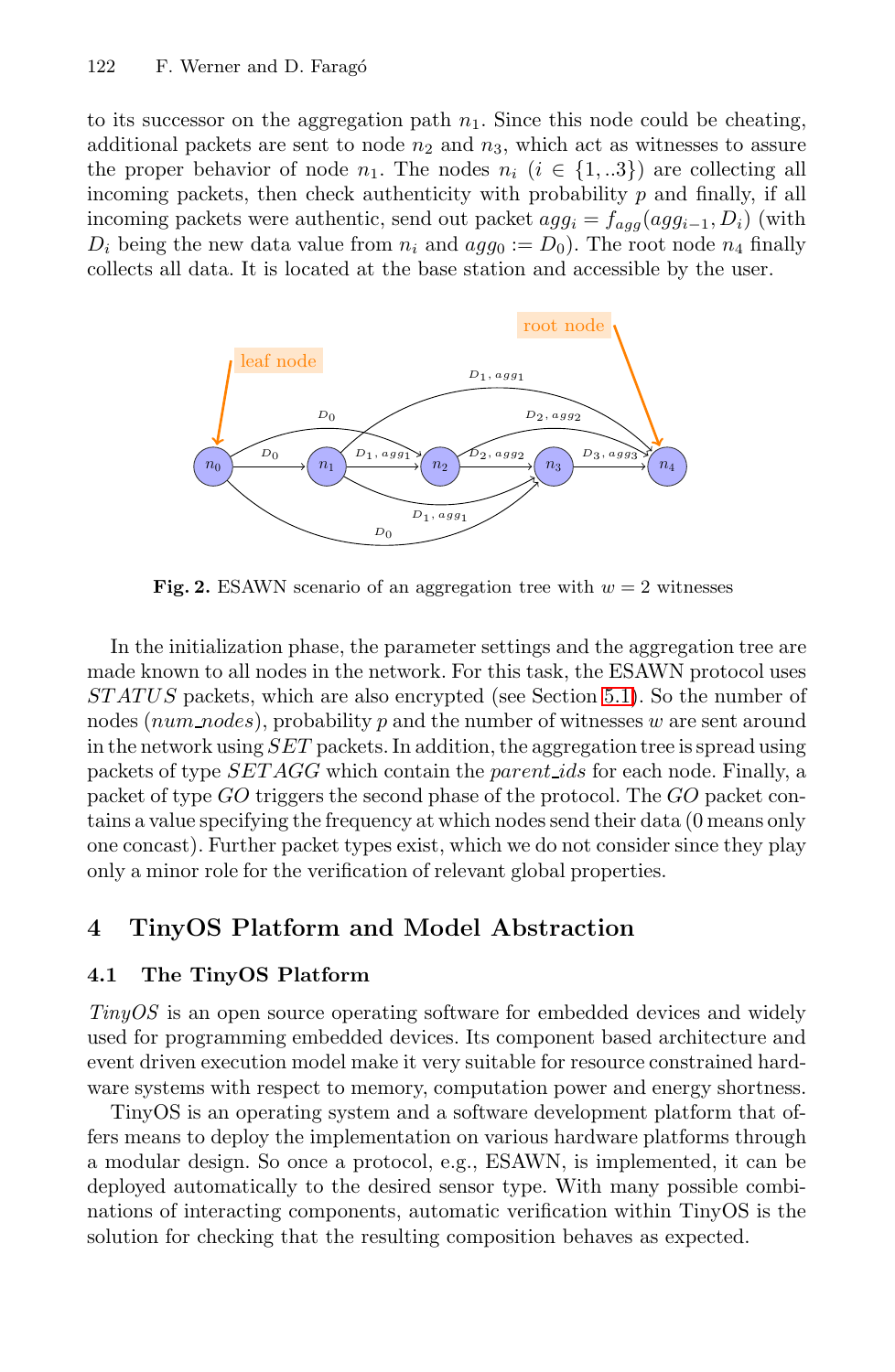In more detail, software in TinyOS is initially written in nesC, a C dialect having special constructs for embedded devices. Before the software can be deployed on sensor nodes, it is firstly translated from the modular description in nesC into an intermediate ANSI C representation, which includes specific constructs for interaction with the hardware. The C code could theoretically be used as model for the verification process already. But an abstraction is required when considering the size and complexity of the C code: Essentially, the hardware part, which includes register assignments and interrupt handling, would inhibit a successful verification process because of state space explosion. Due to this reasons another approach – described in the following section – is required. It abstracts appropriately from the hardware part by generating an *abstract behavior model*.

### **4.2 A Behavior Model Abstraction**

**The NULL Platform.** The *NULL* platform is a hardware model included in the TinyOS environment. It can be used to generate a hardware independent software behavior model. In particular the platform can be understood as a skeletal structure containing only the functionality of the protocol plus some overhead in form of the *scheduling* functions for jobs and the *job queue*. But all hardware specific functions (e.g., for the UART and LEDs) are removed, i.e., empty function bodies are generated. Since this abstraction exactly comprises the pure protocol behavior under investigation, it is safe. Besides strongly reducing complexity, this abstraction has the major advantage that we do not have to take hardware platforms into account when specifying properties.

<span id="page-8-0"></span>**Abstract behavior model.** We made four modifications to the NULL platform for our verification: instrumentation with assert() statements, a so-called autostart function, rudimentary packet transportation functionality and a task loop finitization:

The *autostart* function imitates some of the omitted hardware functionality, most of all the input from the environment. The function makes parameters known to a node by inserting them in its receive queue. Tasks can be enqueued to the *task queue* to let the node perform certain actions like sleep, start the processing of packets, etc. Essentially the autostart function brings us in the favorable position to bring the nodes in any state.

Since the NULL platform is hardware independent, also functionality that transports packets to the transceiver chip is lost. Since all protocols for WSNs depend excessively on packet sending and receiving, our generation rudimentarily inserts this into the function bodies of the sending and receiving functions that are empty in the NULL platform.

Task loop finitization changes the scheduler which periodically executes the task loop: The protocol usually does not terminate because of its controller-like nature: As long as the sensor nodes are active, new packets are generated and processed. The original task loop is hence infinite. By limiting the execution number of the task loop, a bounded model is obtained that is well suited for verification since its complexity is limited. In consequence, the model will run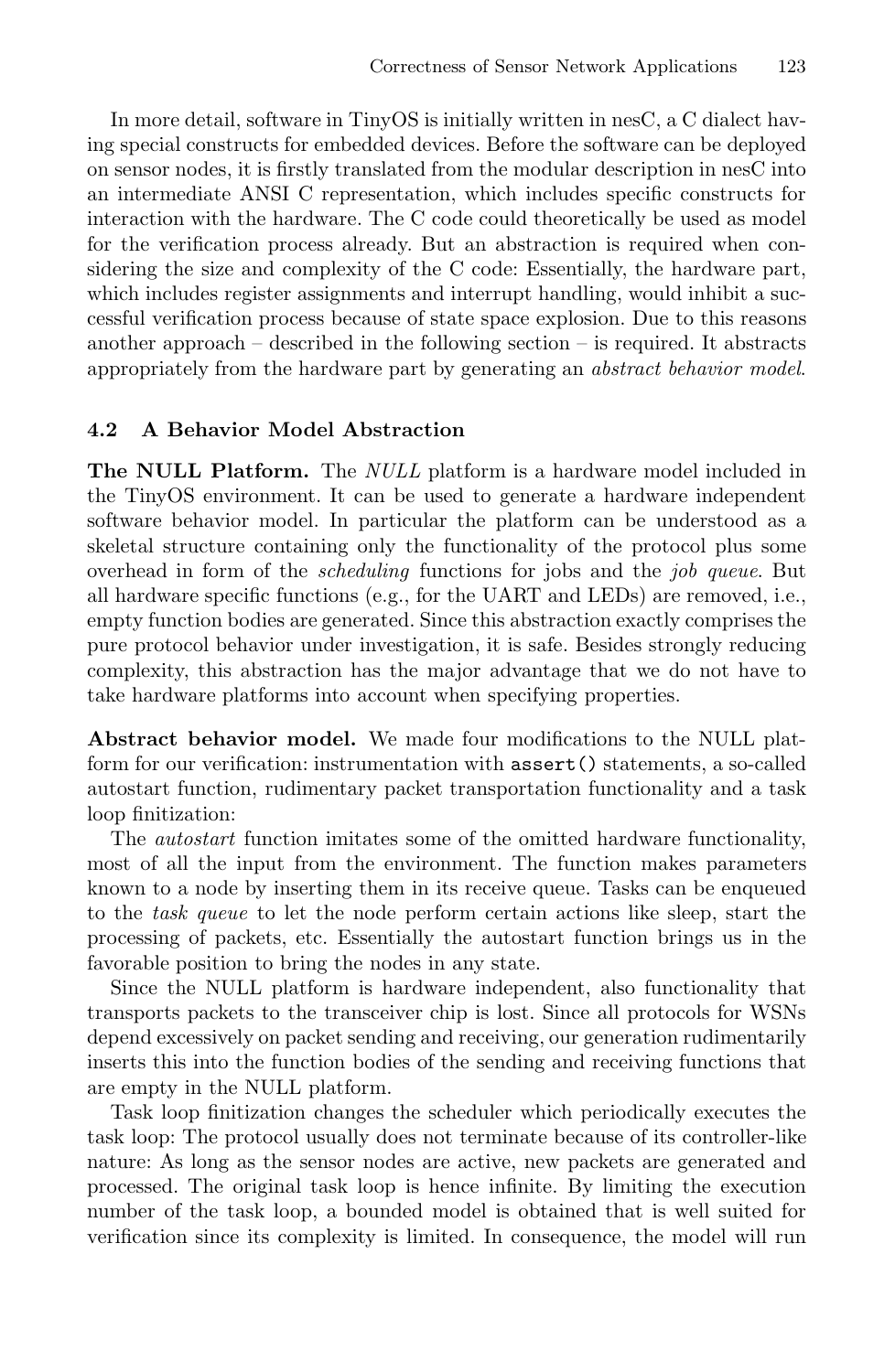either until all tasks from the task queue are processed or an upper bound is reached, which we compute with injected code and check via assertions. If finished, it [sim](#page-9-0)ply stops the node. In the course of this finitization, we are also able to further reduce the scheduler's complexity by replacing the complex functions for initializing the scheduler queue and the assignment of the empty task element by the necessary core functionality in the autostart function. With the help of nondeterminism for our correctness proofs, it is sufficient to show that individual packets are transported and processed in accordance with the protocol. Hence regarding the finite task loop is sufficient. Having only finitely many terminating paths, CBMC's verification is sound and complete. An overview of the generated model is depicted in Figure 3.

<span id="page-9-0"></span>

**Fig. 3.** Abstraction from TinyOS

Sensors are also not present in the NULL platform. But the implementation of the ESAWN protocol was using the node's IDs as sensor data to be transmitted, anyways, for clarity reasons. Since the IDs are unique, this approach also reduces the verification complexity.

<span id="page-9-1"></span>We modified the NULL platform with manual intervention, but the modifications for the task loop finitization and packet transportation can be automated straightforwardly, e.g., by introducing a verification platform into TinyOS. The autostart function cannot be completely automated, since the initialization depends on the protocol and contains the configuration we want to consider.

With these modifications to the NULL platform, we get our *abstract behavior model*. From originally 21 000 lines of C code, as in the example of a real hardware platform (MicaZ nodes), the abstract behavior model only contains 4 400 lines of C code and CBMC statements.

**Simulation.** Besides verification, the abstract behavior model can also be used for simulation: We enriched the abstract behavior model with debugging statements and executed it. A few internal variables of TinyOS that were set nondeterministically in the model were now set to various specific values. This simulation can be strengthened by setting these variables automatically (e.g., randomly) until a desired coverage is reached, to even better complement the verification process.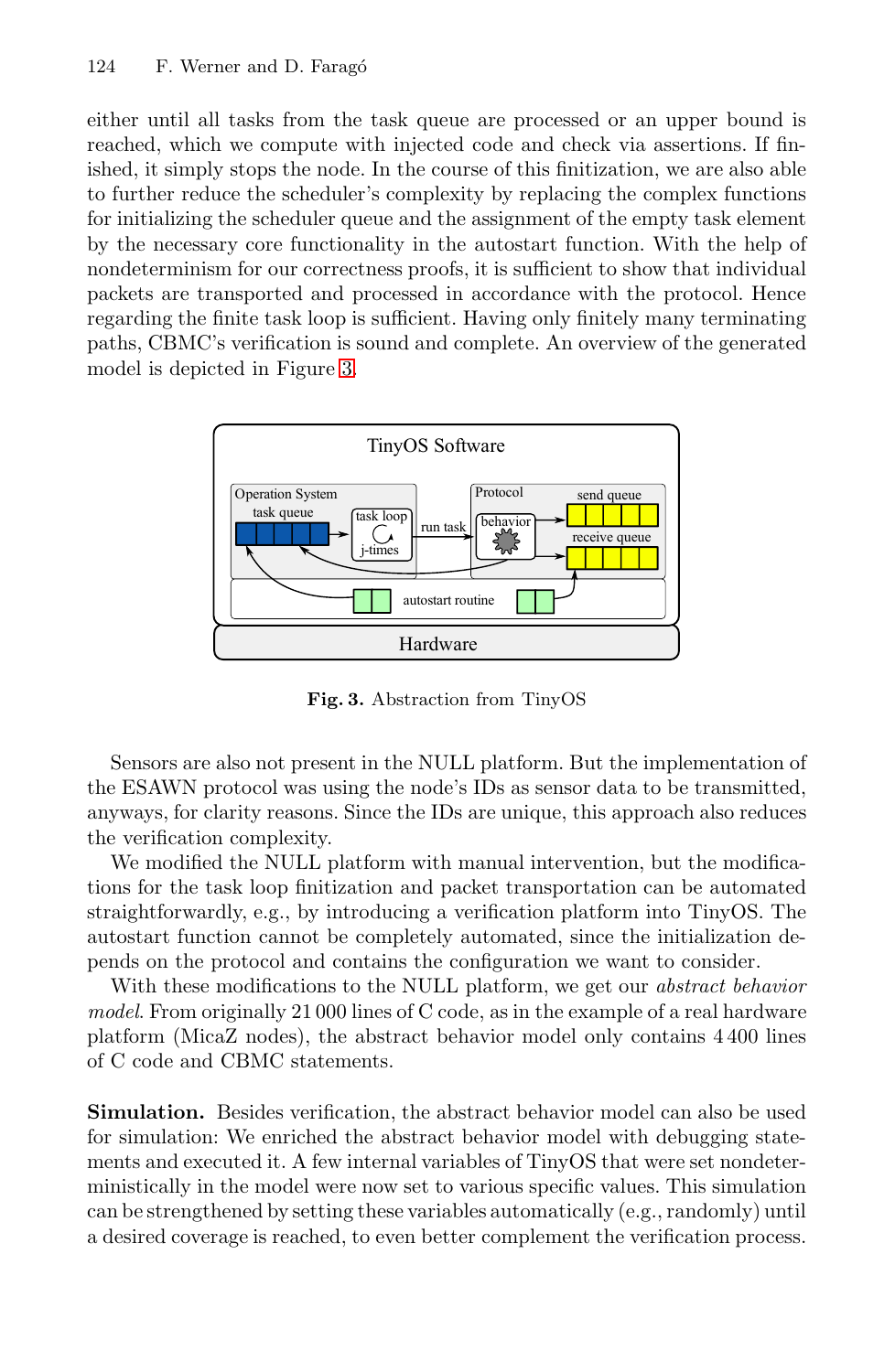# <span id="page-10-0"></span>**5 Specification**

After [acquir](#page-11-1)ing the abstraction in Section 4.2, we start specifying properties. These properties need to be local, since we only have a limited scope of a single node since the original code is intended for deployment. This means we cannot specify properties that include two or more nodes, only the behavior of one node at a time can be verified. Correctness is shown with local properties by nondeterministically setting the network into all relevant states using our powerful autostart function and then checking the according desired behavior at a single node (cf. the exemplary REQ4 below). This is achieved using assert() statements incorporated into the sources, to be able to check additional properties, i.e., monitor the behavior and stop the execution in case of an error. In Section 5.3 we will show a solution for global properties. We formulate the desired functional behavior as requirements (REQ), which are all translated into properties that are verifiable by CBMC using CBMC's assert functions. These assertions check whether the corresponding variables (e.g., a node's locally stored parameter *w* or outgoing packet queue) are set correctly. The assertions are either located after a node's computation or within the alarm function that is built into the protocol. This instrumented function is then able to indicate wrong behavior of the protocol, potential attacks and also erroneous packets.

### **5.1 STATUS Packets**

The entries of the *STATUS* packets are encrypted with an RC5 cipher. To avoid state space explosion, the encryption procedure was automatically removed for the abstract behavior model without changing the underlying protocol, i.e., nodes send their data as plain text.

<span id="page-10-2"></span>For the autostart function, we chose an initialization of the network as described in Section 3 (cf. Figure 2), so  $w = 2$  and  $num\_nodes = 5$ . *p* was set to 1, so we check with the strictest possible authentication and can fully avoid the complexity caused by probability, i.e., the random variables and the function computing the seed. Whether the values are set correctly by the autostart function is checked via the assertions for the following three requirements, which are categorized by packet type.

The first requirement covers packets of type *SET* , which are sent initially by the base station to make protocol parameters known to the network. The following property states that a node processes this type of packet correctly:

$$
SET(num~nodes, w, p) sets variables correctly \t\t (REQ1)
$$

<span id="page-10-1"></span>The second requirement considers packets that make the aggregation tree public using *SETAGG* packets. For this reason each node is informed about its successor nodes that it will send packets to. The *SET AGG* packets contain the fields *node\_id* and *parent\_id* and must be sent to every node in the network.

$$
SETAGG(node_id, parent_id) sets variables correctly \t (REQ2)
$$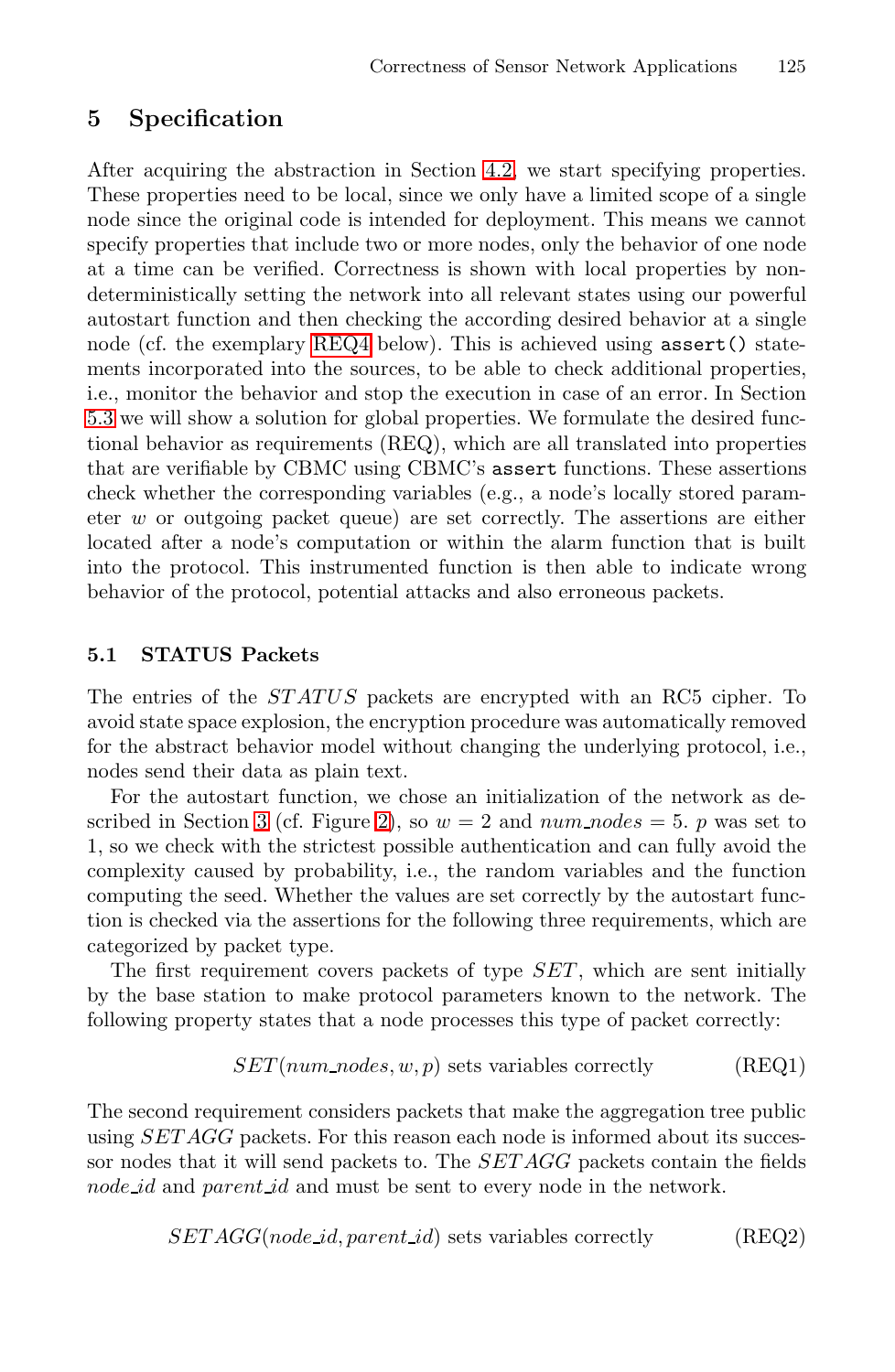<span id="page-11-2"></span><span id="page-11-0"></span>The following requirement is about protocol conform behavior after receiving a *GO* packet: Only leaf nodes initiate concasts and the frequency value *f* in the *GO* packet (cf. page 122) must be respected.

$$
correct action upon reception of GO(f)
$$
 (REQ3)

We omit the trivial requirements for the packet type *RESET* , which causes a hard reset of the node, and *ALARM*, which is simply forwarded.

### **5.2 ESAWN Packets**

<span id="page-11-1"></span>Entries of ESAWN packets are encrypted using symmetric keys (cf. SKEY [23]). Again, we consider unencrypted packets instead. Similarly to *ST AT US* packets, we also split the correct handling of ESAWN packets into several requirements.

Firstly, we require that ESAWN packets are correctly transported. This also implies that packets have been correctly aggregated and are correctly forwarded (e.g., correct computation of the relay count). As aggregation function *<sup>f</sup>agg* the sum is used  $(f_{agg}(a, b) = a +_{int} b)$ . We check this requirement exemplary for the packet *P* that contains  $D_1$ *, agg<sub>1</sub>* sent to  $n_2$ :

$$
correct\,\,reception\,\,of\,\,packet\,\,P\tag{REQ4}
$$

<span id="page-11-3"></span>Secondly, we require that ESAWN packets are correctly authenticated (which also implies correct aggregation). For this, a node  $n_i$  has to alarm if any of the last *w* aggregates is incorrect  $(n_0 \text{ to } n_w \text{ can only check fewer aggregates})$ :

$$
(\exists j \in \{1, ..., w\} : agg_{i-j} - D_{i-j} \neq agg_{i-j-1}) \iff alarm_i \tag{REQ5}
$$

Finally, we must also check that this  $alarm<sub>i</sub>$ , a certain alarm function built into *<sup>n</sup>i*, behaves correctly, i.e., issues an *ALARM* packet to be sent. We do this by checking whether  $ALARM$  packets are put in the outgoing packet queue  $out_{n_i}$ of  $n_i$ :

$$
alarm_i \Longrightarrow ALARM \text{ packets in } out_{n_i} \qquad (\text{REQ6})
$$

#### **5.3 Global Properties**

Global properties can achieve stronger and more comfortable formulations, for instance: if some node alarms, then eventually the sink will receive an ALARM packet. Since we are verifying the derived code that can be deployed on a sensor node, the verification process cannot handle multiple nodes so far, i.e., it does not consider distributed settings where messages are interchanged. To imitate this, we implemented simple multitasking between nodes: When the current node sends out a packet, a switch between nodes takes place. For this, we modified TinyOS' send routine: The local variables of the current node are saved and the local variables of the destination node are loaded. The packet being sent is enqueued into the receive queue. With this, a distributed network behavior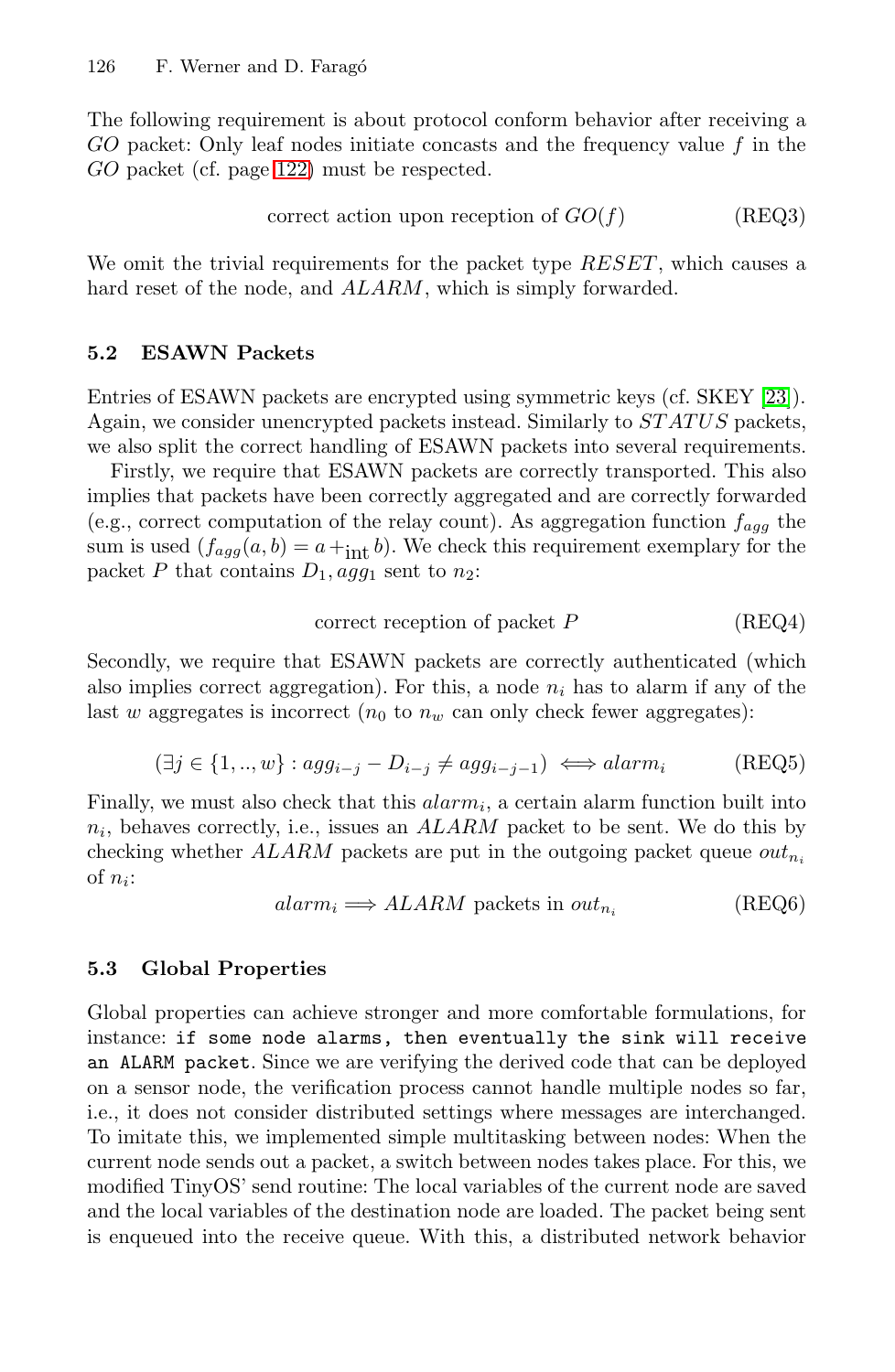can be imitated to some degree, with packets being sent to their destination without delay.

The trade-off of using global properties is an increased complexity. Therefore, we successfully verified only very simple ones and will use more powerful global properties only in future work after local properties no longer cause problems (cf. next section).

# **6 Verification Results**

For the [verific](#page-10-1)ations, we used C[BMC v](#page-11-2)ersion 2.9 with our additional heuristics (cf. Section 2.5), some bug fixes related to complex data types and compiled for 64bit processors because some verifications required a lot of memory (see below).

**Table 1.** Verification results for *STATUS* packets for a valid loop unwinding of 4

| $SET$ packets |                        |                     | $SETAGG$ packets |     |                     | GO packets |                     |     |
|---------------|------------------------|---------------------|------------------|-----|---------------------|------------|---------------------|-----|
| check         |                        | passes claims check |                  |     | passes claims check |            | passes $\#$  claims |     |
| REQ1          | ves                    |                     | REQ <sub>2</sub> | no  |                     | REQ3       | ves                 |     |
| unwinding     | ves                    | 37                  | unwinding        | yes | 37                  | unwinding  | yes                 | 37  |
| bounds        | yes                    | 60                  | bounds           | yes | 60                  | bounds     | ves                 | 59  |
| pointer       | $\mathbf{n}\mathbf{o}$ | 181                 | pointer          | no  | 177                 | pointer    | no                  | 175 |

As described in the previous section, the generated code is manually instrumented with the assertions that specify REQ1 to REQ6. All other assertions are inserted automatically by CBMC. The first verification step is finding the required number of loop unwindings using the according assertions to be sure the verification of the other properties is complete.

Table 1 displays the performed verifications for the *ST AT US* messages, their [result](#page-11-2)s and number of required claims, which are C[BMC's i](#page-10-1)nternal assertions. For the verification, we fixed node  $n_2$ , which exhibits all the behavior relevant to our verification. An unwinding depth of 4 is sufficient. The properties for code safety detect array index out of bounds and bad pointer dereferences. All checks had to be performed for each REQ since the autostart function was adjusted to each REQ. The poin[ter c](#page-9-1)hecks failed for every packet type. Debugging the source code of CBMC showed that this is not a failure of the protocol, but CBMC does not find correct symbols d[uring it](#page-11-1)s p[ointer-a](#page-11-3)nalysis.

For REQ1 and REQ3, all other checks are successful. The assertions for REQ2 are violated: The cause seems to be that CBMC is unable to handle arrays of structures, which are heavily used for the queues. This is one example where CBMC does not scale related to data type complexity.

Besides verifying these properties, we raised our confidence in the correctness of ESAWN by successful simulation (cf. 4.2) and fault injections in the code and in the assertions, all of which CBMC found.

Unfortunately, we were not able to verify REQ4 to REQ6 because the unwinding checks were problematic: At first we had difficulties setting the loop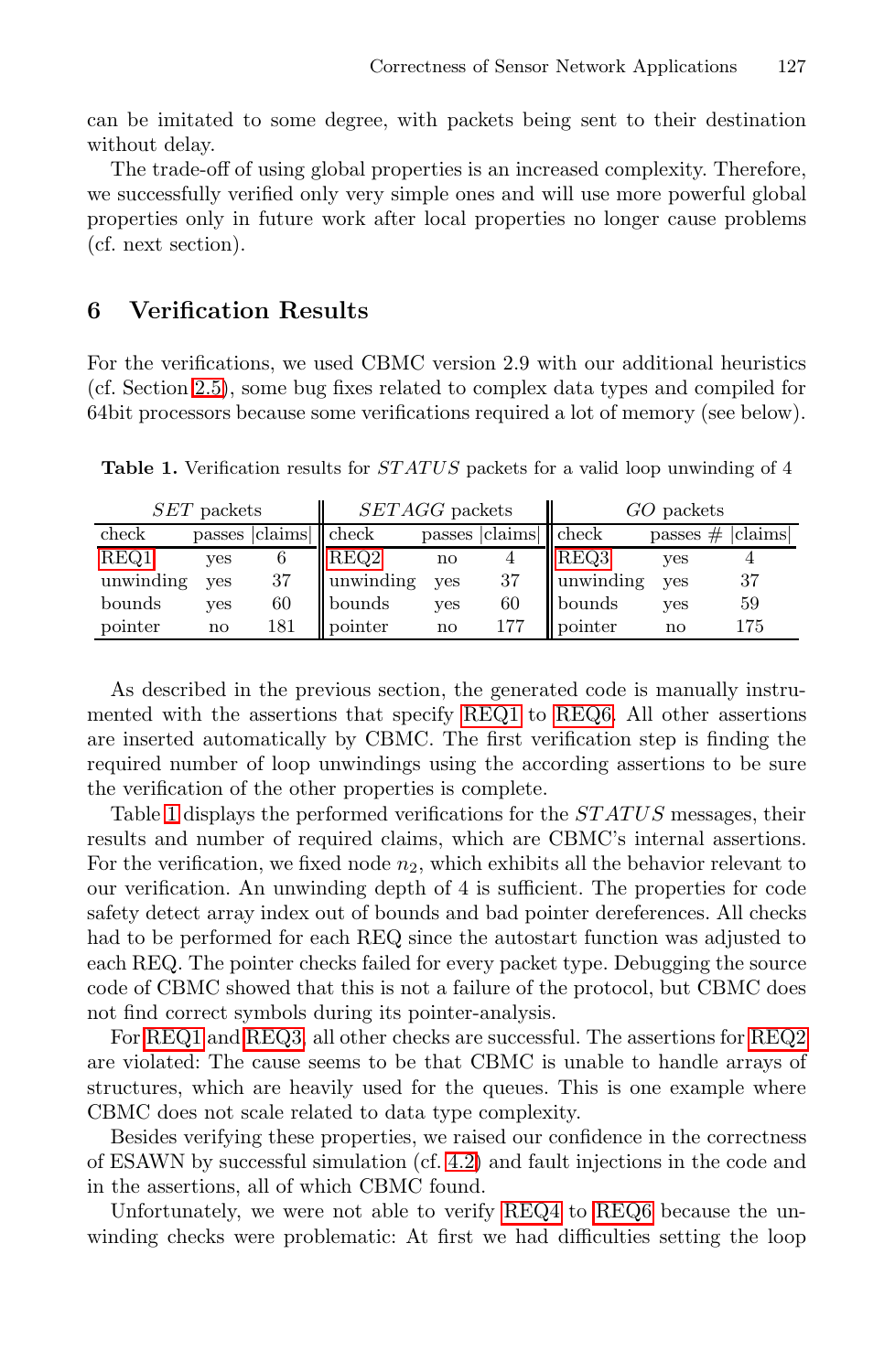unwindings just as high as necessary, which is crucial. For instance, when we set the unwindings to 11 for all loops, CBMC requires 30GB of RAM (and over 3 hours) to detect that not enough unwindings were made. For 12 unwindings, CBMC gives segmentation faults because 32GB are exceeded. We solved the difficulty of finding the smallest possible unwinding value for each loop by searching automatically. But as the s[earch is](#page-11-1) v[ery tim](#page-11-3)e consuming, it is important to start with sensible values. When we used  $\text{-unwind 6 --unwindset 1:20, i.e., un-}$ windings 20 for the first loop (memset, which needs to be able to copy values sufficiently often) and unwindings 6 for all others, verification came much further with much less memory: With 2.5GB, CBMC reached the stage passing to decision procedure. Unfortunately, CBMC then halts with the error message unexpected array expression: typecast. Because CBMC aborted with a typecast exception, we tested whether the unwindings might be sufficient by injecting a fault into one of our assertions for REQ4 to REQ6. But these verifications also caused [type](#page-3-0)cast exceptions. This shows again that CBMC does not scale with data type complexity.

CBMC offers two possibilities when enough unwindings cannot be reached efficiently: Firstly, paths with more unwindings can simply be ignored. But this leads to a bad testing coverage: In our case, a lot of packets in the queue need to be processed for initialization. Thus the processing of the ESAWN packets – and therefore their bugs – would not be reached. Secondly, we could have used nondeterminis[m a](#page-4-0)t points where the maximum unwindings are reached, and possibly over-approximate (cf. Section 2.3). In our case, we would need to generate pack[et](#page-15-7)s nondeterministically. Because of CBMCs difficulties with complex data types, it cannot create them nondeterministically. Hence the only solution would be the cumbersome manual implementation of nondeterministically generating a protocol-conform sequence of packets whenever maximum unwindings are reached. But that would counteract our intent of a fully automatic verification process. We also tried the current CBMC version 3.6. Since it does not include our heuristics (cf. Section 2.5), we encountered segmentation faults, e.g., when passing the problem to propositional reduction, already with 4 unwindings. We alternatively tried VCC [8], a SBMC tool similar to CBMC and currently developed at Microsoft Research. We experienced similar problems as in the first steps with CBMC: Pointer constructs present in the generated model could not be handled correctly and resulted in a syntax error while parsing. This shows that handling complex data types in SBMC tools is currently problematic, but a necessary improvement for verifying realistically complex programs.

# <span id="page-13-0"></span>**7 Conclusion**

### **7.1 Summary**

We have described a proof of concept for an automatic verification process for realistically large and complex sensor network applications that can be integrated into the software design process. To be able to handle such large scale programs, the process must be automatic and requires the abstractions and heuristics we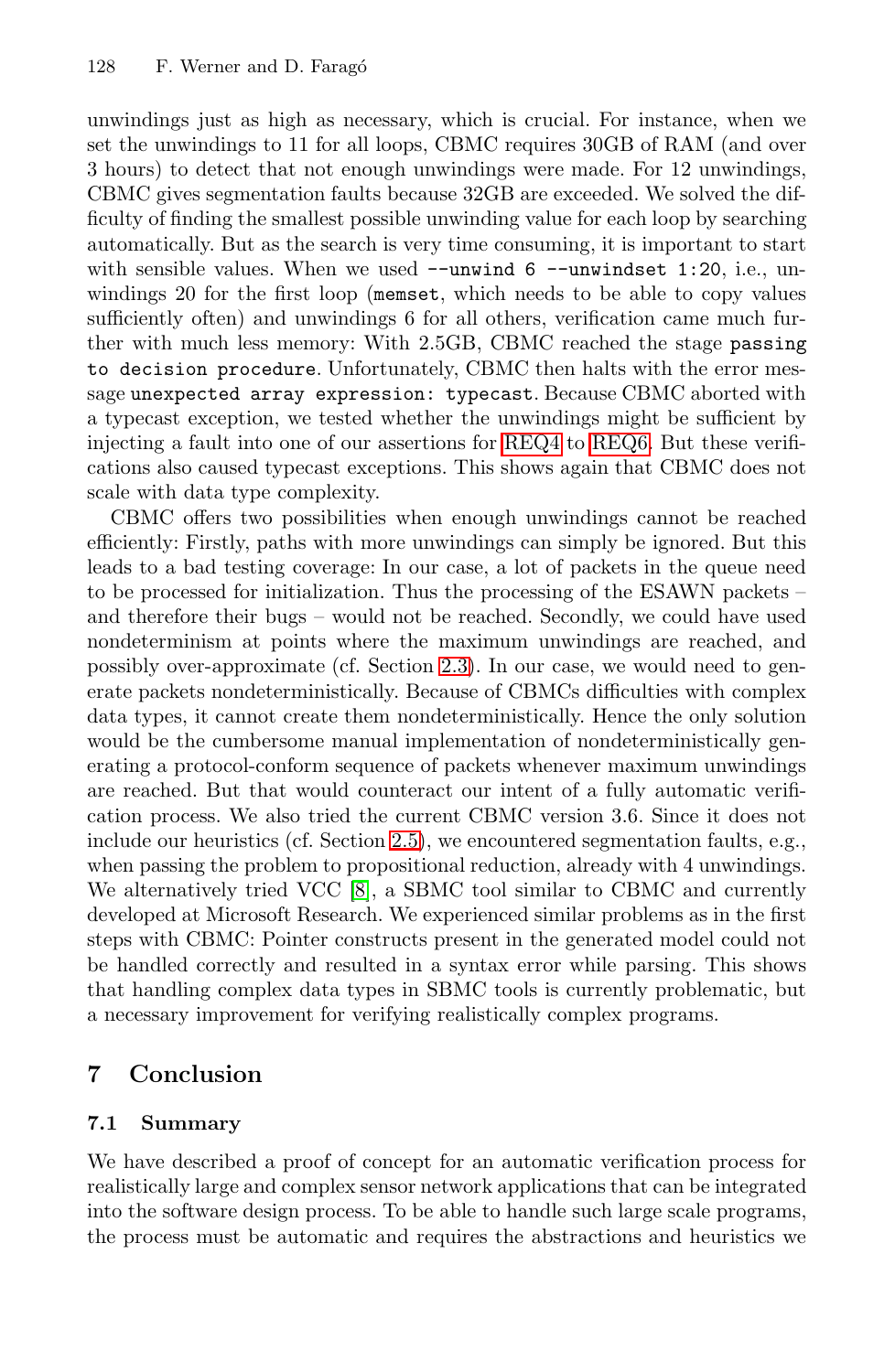provided. It generates an abstract behavior model that is then verified by CBMC. We were able [to pr](#page-14-0)ove correctness for the *SET* and *GO* packets, but not for the *SET AGG* and ESAWN packets, due to technical difficulties in CBMC, e.g., unsupported arrays of structures, pointer bugs and typecast exceptions. It shows that, in our case, CBMC does not scale well with the complexity of data types. Since we learned from our case study that this is very important for the successful verification of programs of practical size, CBMC (and VCC) can improve by not only suppo[rting](#page-4-0) flat C data types, such as a single struct or array, but also their closure, i.e., nested types. A different solution is using a simpler intermediate language, e.g., LLVM (see Section 7.2).

Many of the technical difficulties in CBMC were caused by large function parameters ( $\approx$  500 byte) in the source code of ESAWN. In some cases, this can be considered a design flaw in ESAWN since frequent, unnecessary copying (because of [C's c](#page-8-0)all-by-value evaluation) is inefficient. We have informed the developer of ESAWN about this.

<span id="page-14-0"></span>Our heuristics (cf. Section 2.5) improved the scalability in data type complexity, and even more the scalability in the size of the code: Without them, state space explosion prevents verification of even the simplest instances for the ESAWN protocol. A general lesson learned is that recent advances in compiler optimizations for the generation of runtime code can also improve static analysis mechanisms in real world settings, which is another argument for LLVM.

Our abstractions (cf. Section [4.2\)](#page-15-8) also improve scalability in the size of the code and additionally allow hardware independence. Using our heuristics and abstractions, we have seen that, in general, CBMC is powerful enough to be employed in the verification process for large scale programs.

### **7.2 Future Work**

As further SBMC tools emerge and improve, we can use our case study as benchmark for them, e.g., for NEC's VeriSol via F-Soft [11]. We can also consider unbounded model checking tools, e.g., use our generation of the abstract behavior model and apply SATABS afterwards, in the line of the recently published paper [3]. If this approach is infeasible, a combination of SBMC and predicate abstractions (cf. [16]) might be able to cope with our large protocol. At our institute, we are currently developing a new SBMC tool which will be based on the LLVM compiler toolkit. We expect that with this new tool, many of the technical difficulties can be avoided, and also better scalability can be achieved.

Promising enhancements in our abstract behavior model are: Firstly, improv[i](#page-16-8)ng multitasking between nodes for verifying global properties. We can reduce the large memory requirement by not storing the local variables (e.g., *w*, *p* and the whole aggregation tree) of all simulated nodes independently, but compactly or even only once. We can also implement a more general multitasking that allows several leaf nodes and delayed transmission of packets. This is achieved by using one extended scheduling function that comprises all jobs of all simulated nodes. With these improvements, all distributed properties we have verified with the tool Spin in [21] using hand-written models will be verifiable automatically.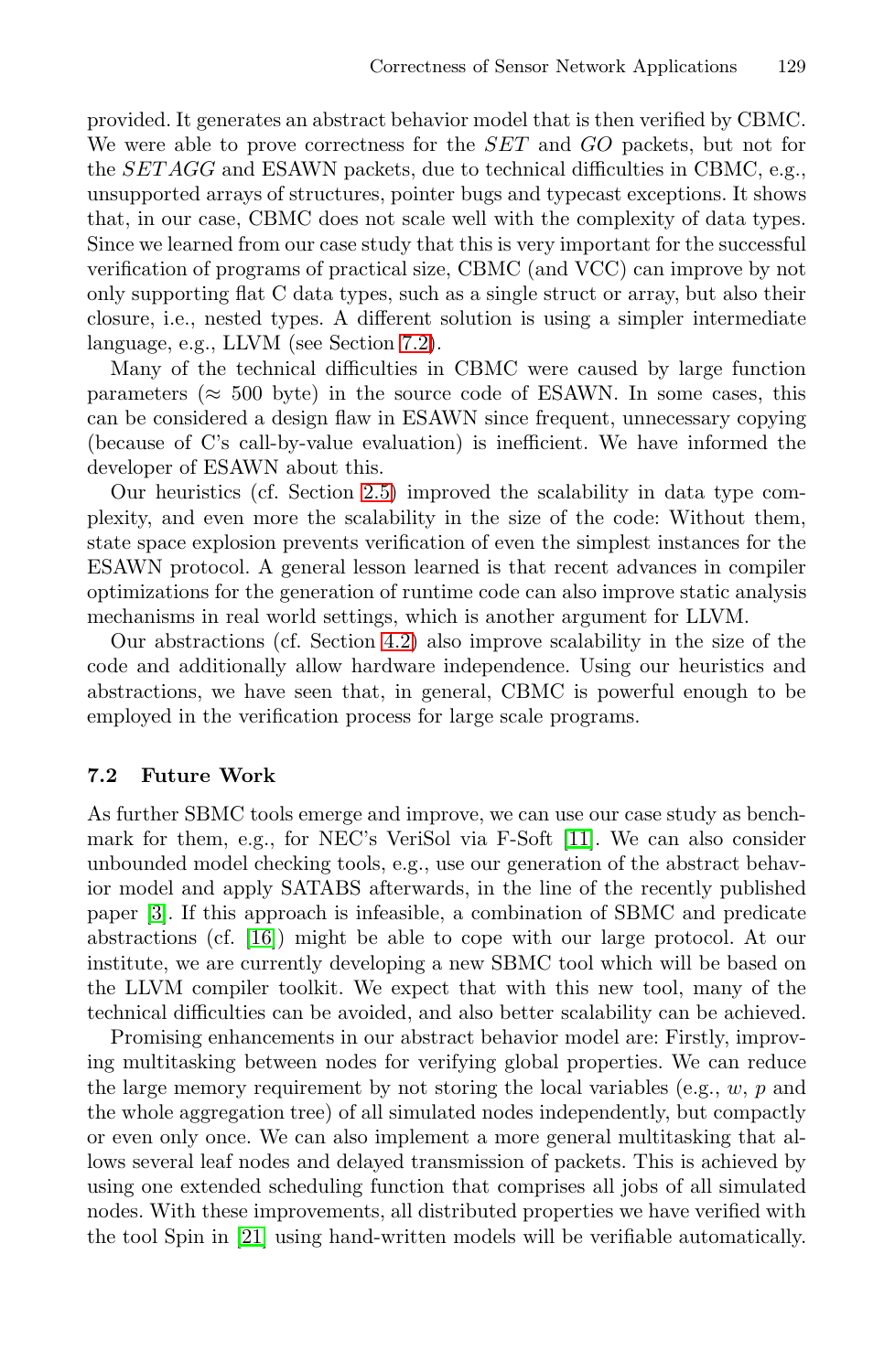Secondly, we can use an alternative to setting  $p = 1$ : By settling for a quantitative instead of a qualitative inspections, i.e., by using CBMC's nondeterminism instead of probabilistic choices, we are able to avoid the complexity of using probability and still investigate all possibilities of the probabilistic concast. The trade-off in this approach is the loss of quantitative results and the additional complexity that nondeterminism might cause.

<span id="page-15-4"></span>Thoroughly investigating the protocol's robustness is another important research direction, made possible by the powerful autostart function. Since it can set all state variables to arbitrary values, also hazardous situations can be constructed.

<span id="page-15-6"></span>Incorporating our generation scheme (simulation features inclusive) as a verification platform into TinyOS will enable many developers of WSN protocols to easily check correctness of their implementations.

# <span id="page-15-3"></span><span id="page-15-2"></span>**References**

- 1. Motor Industry Research Association. MISRA-C 2004: Guidelines for the Use of the C Language in Critical Systems. Motor Industry Research Association (September 2004)
- <span id="page-15-0"></span>2. Blaß, E.-O., Wilke, J., Zitterbart, M.: Relaxed Authenticity for Data Aggregation in Wireless Sensor Networks. In: 4th International Conference on Security and Privacy in Communication Networks (SecureComm 2008), Istanbul, Turkey (September 2008)
- <span id="page-15-1"></span>3. Bucur, D., Kwiatkowska, M.: Ambient Intelligence. In: Tscheligi, M., de Ruyter, B., Markopoulus, P., Wiche[rt, R., Mirlacher, T., Meschterjak](http://www.cprover.org/cbmc/)ov, A., Reitberger, W. (eds.) AmI 2009. LNCS, vol. 5859, pp. 101–105. Springer, Heidelberg (2009)
- 4. Bucur, D., Kwiatkowska, M.: Towards Software Verification for TinyOS Applications. In: Proc. 9th ACM/IEEE International Conference on Information Processing in Sensor Networks (IPSN 2010), Computing Laboratory, Oxford University, UK, pp. 400–401. ACM, New York (April 2010)
- <span id="page-15-7"></span>5. Calvert, K.L., Griffioen, J., Sehgal, A., Wen, S.: Concast: Design and implementation of a new network service. In: Proceedings of 1999 International Conference on Network Protocols (1999)
- <span id="page-15-5"></span>6. CBMC: Bounded Model Checking for ANSI-C, http://www.cprover.org/cbmc/ (March 2010)
- [7. Clarke, E.M., Kroening, D., Lerda, F.: A Tool for](http://www2.emersonprocess.com/en-us/plantweb/wireless/pages/wirelesshomepage.aspx) Checking ANSI-C Programs. [In: Jensen,](http://www2.emersonprocess.com/en-us/plantweb/wireless/pages/wirelesshomepage.aspx) K., Podelski, A. (eds.) TACAS 2004. LNCS, vol. 2988, pp. 168–176. Springer, Heidelberg (2004)
- <span id="page-15-8"></span>8. Cohen, E., Moskal, M., Schulte, W., Tobies, S.: A practical verification methodology for concurrent programs. Technical Report MSR-TR-2009-15, Microsoft Research (February 2009)
- 9. Eén, N., Sörensson, N.: An Extensible SAT-solver. In: Giunchiglia, E., Tacchella, A. (eds.) SAT 2003. LNCS, vol. 2919, pp. 502–518. Springer, Heidelberg (2004)
- 10. Emerson Smart Wireless, http://www2.emersonprocess.com/en-us/plantweb/wireless/pages/ pages/wirelesshomepage.aspx
- 11. Gupta, A.: From hardware verification to software verification: Re-use and re-learn. In: Yorav, K. (ed.) HVC 2007. LNCS, vol. 4899, pp. 14–15. Springer, Heidelberg (2008)